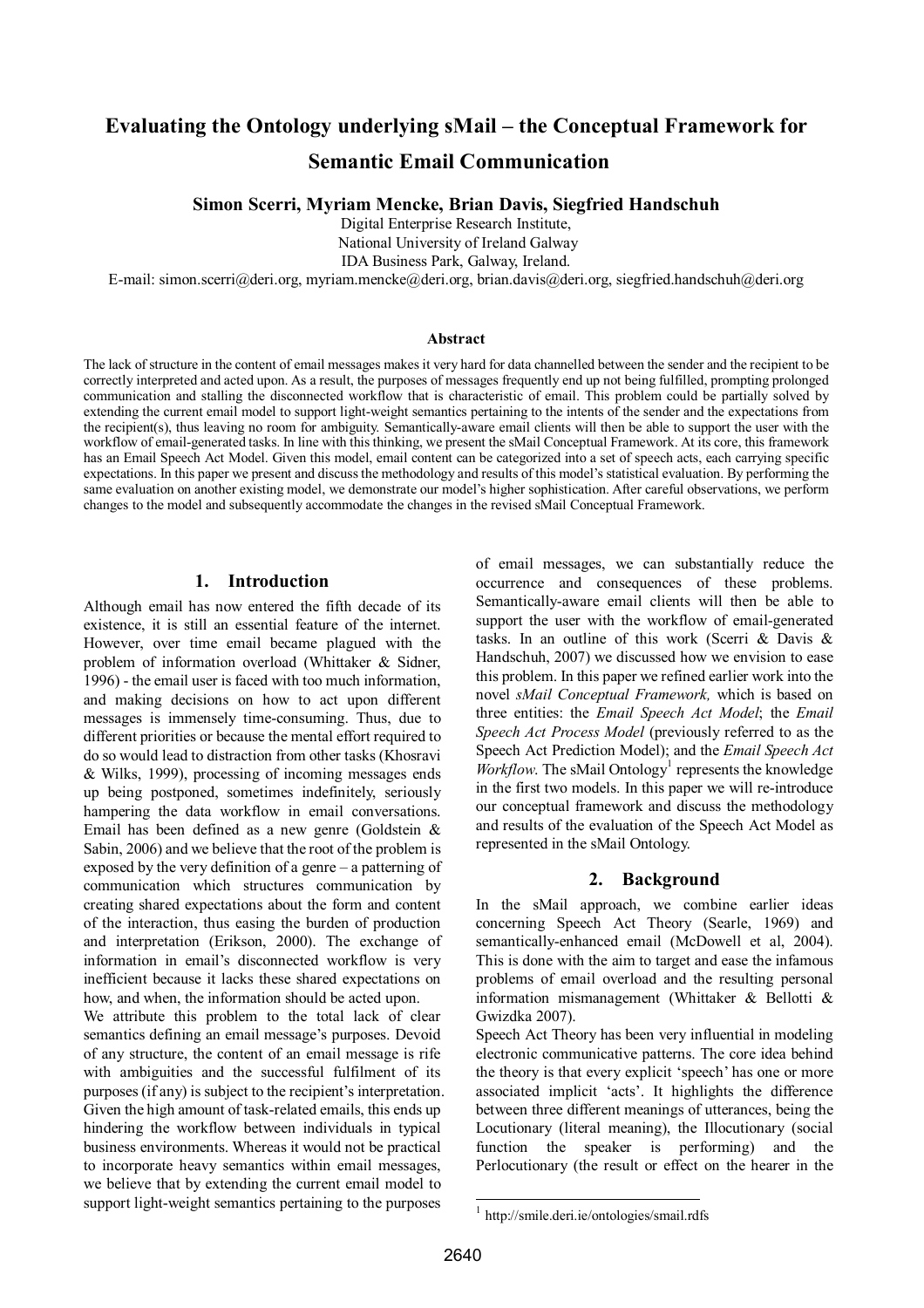given context). The utterance "Could you please close the door?" can thus be associated with three different speech act forces. While the Locutionary force would see the speaker asking a 'yes or no' question, the Illocutionary force sees the speaker requesting an action, while the Perlocutionary force places an expectation on the hearer to close the door.

The second approach that is highly relevant to our work involved the introduction and formalization of Semantic Email processes (McDowell et al, 2004). These were the basis of an email client application implemented within the Mangrove project (McDowell et al, 2003), which exchanged messages having predefined, explicit intents, through semantic web technologies. Thus these semantic messages left no room for ambiguity. The main problem we identified is that given this approach, although the processes are given clear semantics, the email system is not very flexible and users would have to resort to fixed templates. In our vision, such a system should also offer the possibility of capturing the semantics and categorizing email process as they are created on the fly. This would be more inline with the flexible, ad-hoc nature of email communication.



Figure 1 : Speech Act Action, Noun and Object

The sMail Conceptual Framework combines the best ideas from both approaches. Email content will be annotated with instances of the sMail Speech Act Model (henceforth referred to as the sMail model) which is itself based on a succession of previous work in the area, most notably by Carvalho & Cohen (2006).

In brief, the model (Fig.1) represents hierarchies of *Actions* (previously referred to as *Verbs*) and *Objects*, whose conjunction forms a speech act as a pair (*a*-*o*). Our action hierarchy is more discourse oriented, and differs between different *Discourse Roles*. There are two basic

roles at the highest level: *Initiative*, initiating discourse; and *Continuative*, otherwise. These are refined into *Requestive*, when something is being requested from the recipient e.g. "Can you go to the meeting?"; Informative, when the act is not in response to any request and requires no further dialogue e.g. *'I'm going to the meeting*''; and *Responsive*, when satisfying a former request e.g. *<i>Pes I will go to the meeting*î. The *Imperative* role is both a requestive and an informative since its behaviour corresponds to both definitions above, e.g. *<sup><i>Go to the*</sup> *meeting*". Some of the action instances serve particular roles in different situations, e.g. *Deliver* can double for two roles: as a response to a request or as an informative. Objects are categorized in two major concepts, or *Nouns*: *Data*, representing something which occurs strictly within the boundary of email (e.g. information) and *Activity*, representing something occurring outside the world of email (e.g. an external action resulting from email). We extended the sMail speech act definition to include a *Speech Act Object* that represents instances of the nouns. *Event* and *Task* are activity objects whereas *Information* and *Resource* are data objects. We then introduced a very important parameter to our speech act definition. Previous taxonomies differed between a speech act requesting permission from the recipient to attend an event and another requesting the recipient to attend. We think that these speech acts are fundamentally similar - the only difference being whether the recipient or the sender is tied to the activity in the request. Speech acts can also have both sender and recipient tied to the activity, e.g. *<sup><i>Can we*</sup> *have a meeting today?*î We therefore extended our speech act definition to also include a *Speech Act Subject*, where the subject can be the *Sender*, *Recipient*, or *Both*. The subject is only applicable to speech acts with activity noun objects. Given the new parameters we defined the sMail Speech Act as the triple (*a,o,s*); where *a* denotes the action, *o* the possible objects and *s* the subject of activity objects (if applicable).

 The second model in the sMail Conceptual Framework is the Email Speech Act Process Model. This model considers each speech act as a separate process. Speech act theory highlights the three forces of utterances - the Locutionary (literal meaning); the Illocutionary (social function the speaker is performing); and the Perlocutionary (the result or effect on the hearer in the given context). The sMail Speech Act Process Model models the latter two forces for all combinations of speech acts given in our model. Given that this model is dependent on the sMail Speech Act Model, it will be re-introduced following the improvement of the latter. Finally, the sMail Email Speech Act Workflow will

support the flow of speech acts in email discourse (threads) based on the two previous models. It will support the user in making decisions on which speech act most likely applies to what they are writing in the email, irrespective of whether they are initiating a conversation or reacting to an incoming email. The workflow model is outside the scope of this work, and thus further information has been excluded from this paper.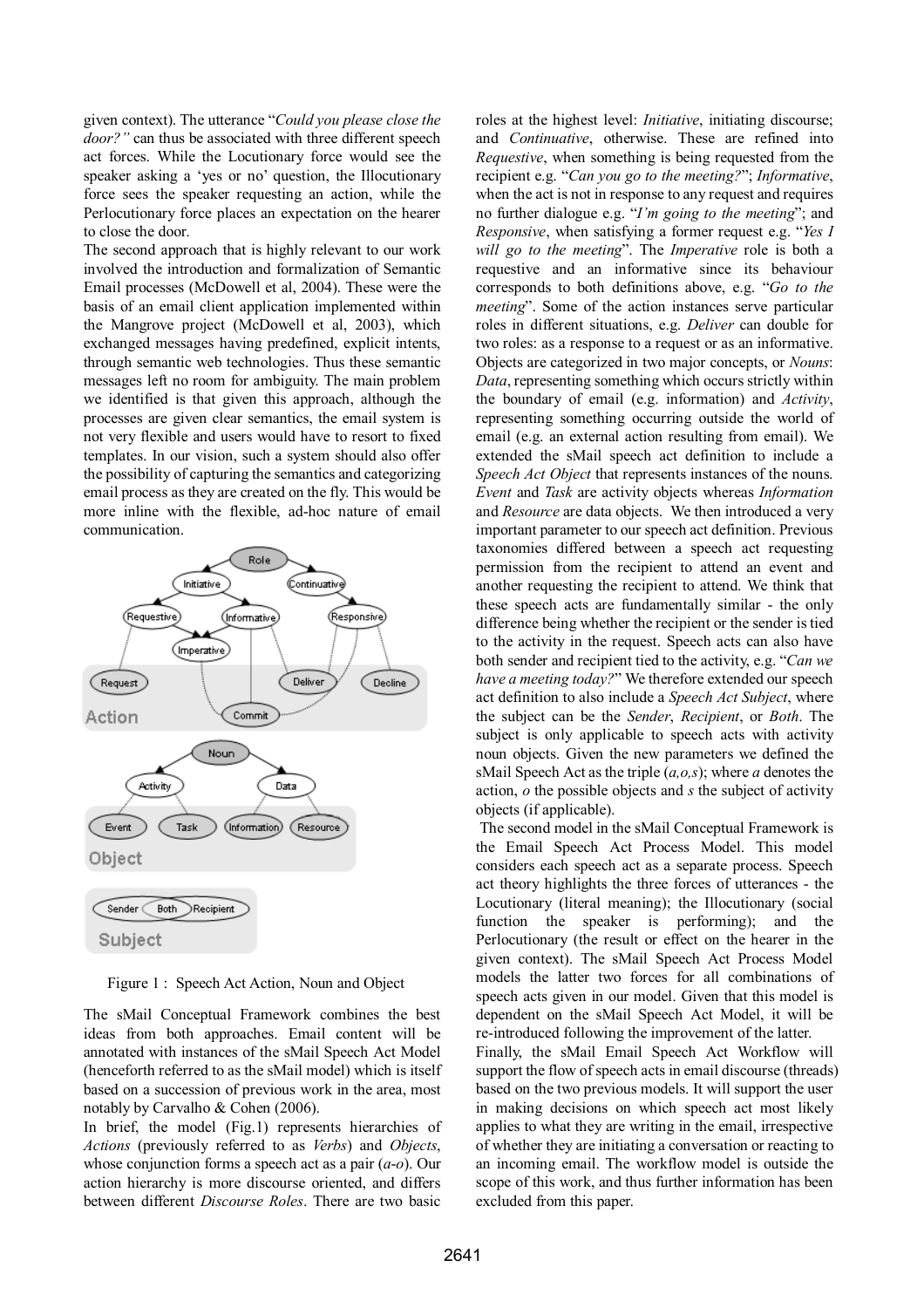#### **3. Evaluating the sMail Speech Act Model**

In this section we first present our methodology for the evaluation of the sMail model, before proceeding to an elaborate examination of the results. The findings and observations will be taken into consideration in the next section where we improve the sMail model and consequently all the Conceptual Framework.

#### **3.1 Methodology**

In order to perform our evaluation we required an appropriate statistical methodology that serves two purposes:

- 1. To measure the sMail model's goodness of fit when applied to real data.
- 2. To compare this measure with that for the Carvalho&Cohen model.

This measure can be obtained by calculating the inter-annotator agreement between human annotators annotating segments of a corpus of emails with one or more speech acts. Of the available methodologies we chose the Kappa statistic, which may be computed as:

$$
\kappa = \frac{P(A) - P(E)}{1 - P(E)}
$$

where  $\kappa$  is the Kappa coefficient,  $P(A)$  is the total agreement, and P(E) is the percentage of agreement which occurs by chance alone. The value of Kappa ranges from  $-1$  to  $+1$ , 1 being complete agreement. The use of this statistic in linguistics to measure inter-annotator agreement for linguistic annotation was proposed by (Carletta, 1996).



Figure 2 : Valid Speech Act Combinations in sMail Model

Despite that the same statistic was used to evaluate the Carvalho & Cohen model (henceforth referred to as the CC model), the statistic they obtained in their work could not be directly compared to the statistic which we were measuring, given that the email corpus they used is different. Therefore we instructed two annotators to carry out two separate annotation experiments using the same corpus to calculate  $\kappa$  for both models. Therefore we instructed the annotators to carry out two separate annotation experiments using the same corpus to calculate κ for both models. Two subjects were selected to carry out the annotation tasks, one male and one female postgraduate student, with a computer science and linguistics backgrounds respectively. The corpus for the experiment was comprised of a random selection of 50 email threads from the Enron corpus<sup>2</sup> which discussed social, academic, and corporate issues. The random selection was subject to one constraint - the number of emails in a thread should not exceed 8. The number of emails in the resulting 50 threads totalled 174  $(\sim]3.5$ emails per thread). Each individual email was between 1 and 500 words in length.

The annotation tasks for the sMail model required annotating multiple text segments within an email. These segments were not pre-agreed upon by the annotators. Where necessary, it was agreed to assign more than one speech act to a single segment. These choices did not compromise the relevance of the inter-annotator agreement, since if one annotator assigned one speech act to a sentence whereas the other assigns none or multiple speech acts, the extra annotations where considered as a disagreement. There were 24 valid speech act combinations in the sMail model (Fig.2) and 16 for the C&C model. These were used as categories for the κ statistic for the two experiments. The experiments were carried out in sequence and not in parallel, starting with the sMail model. The annotators were instructed to select text segments for annotation exclusively according to the model being evaluated, to avoid any undue influence of one model on the other. Given our emphasis on context retention, the annotation task was thread-oriented in order to facilitate the appropriate assignment of speech acts. Without context, a text segment may be assigned an entirely different speech act than the one the sender originally intended. For example, the text *'No problem!'* out of context, would probably be assigned the speech act (Deliver, Information,  $\varnothing$ ). However given that the previous email in the thread contained the text *'Lets you and me try and talk today*", it is actually a (Commit, Event, Both).

| 1: "Here is C's resume."                                 |           |           |             |            |  |  |  |  |  |
|----------------------------------------------------------|-----------|-----------|-------------|------------|--|--|--|--|--|
| 2: "We would appreciate any help you could give him."    |           |           |             |            |  |  |  |  |  |
| 3: "He is available to come by and meet anyone you would |           |           |             |            |  |  |  |  |  |
| think appropriate in the intern process."                |           |           |             |            |  |  |  |  |  |
| 4: "Please advise us what we should do next."            |           |           |             |            |  |  |  |  |  |
|                                                          |           |           |             |            |  |  |  |  |  |
| 5: "He's here for experience but very interested in any  |           |           |             |            |  |  |  |  |  |
| prospects you might have at Enron."                      |           |           |             |            |  |  |  |  |  |
| Segment                                                  | Annotator | SA Action | SA Object   | SA Subject |  |  |  |  |  |
| 1                                                        | A, B      | Deliver   | Resource    | Ø          |  |  |  |  |  |
| $\mathfrak{D}$                                           | A,B       | Commit    | Task        | Recipient  |  |  |  |  |  |
| $\mathbf{3}$                                             | A, B      | Deliver   | Information | Ø          |  |  |  |  |  |
| 4                                                        | A         | Request   | Information | Ø          |  |  |  |  |  |
|                                                          | R         | Request   | Task        | Recipient  |  |  |  |  |  |
| $\overline{\phantom{0}}$                                 | A.B       | Deliver   | Information |            |  |  |  |  |  |

Table 1 : Email annotated according to sMail model

l

<sup>2</sup> http://www.cs.cmu.edu/~enron/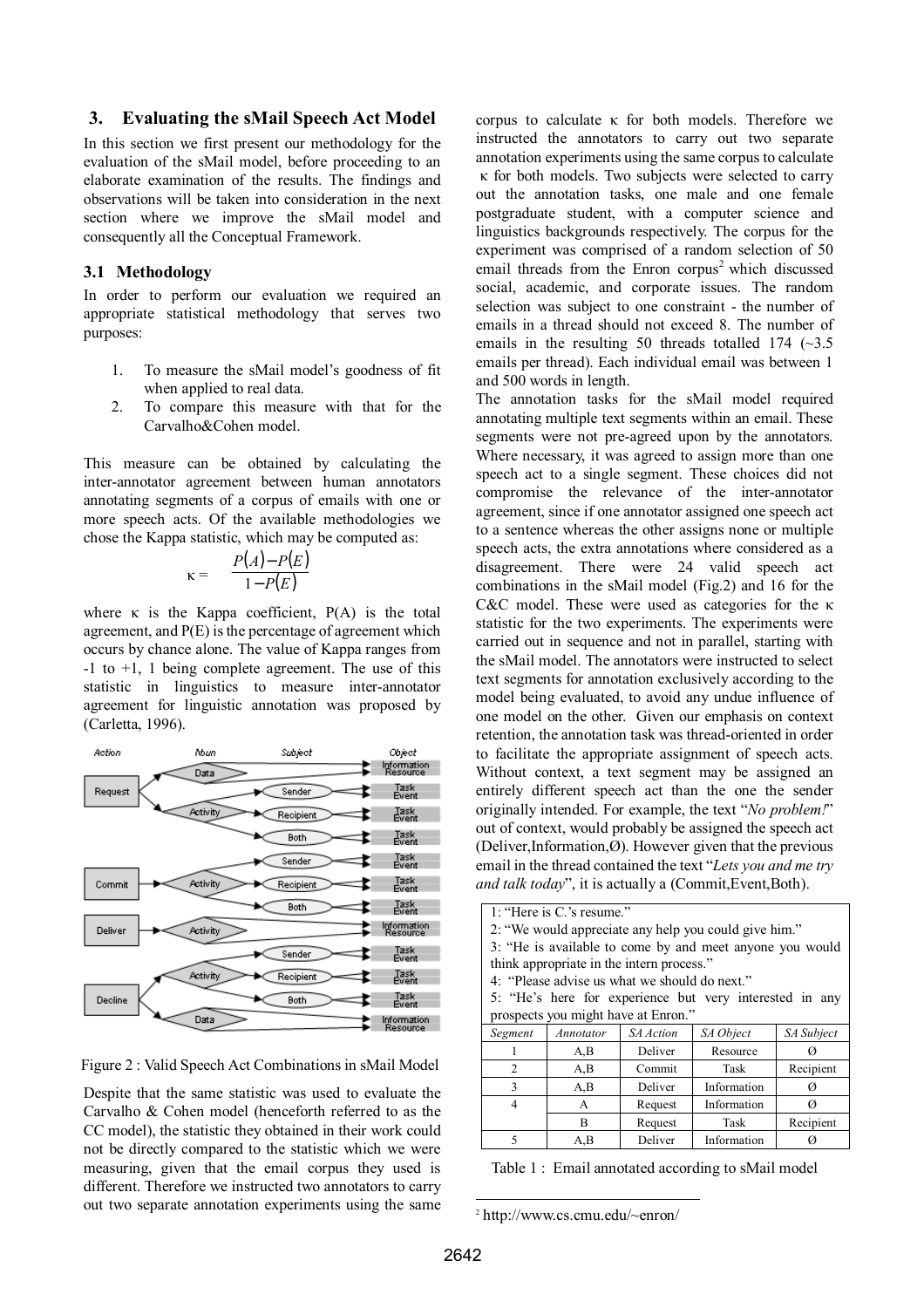Table 1 shows an example of an email annotation (given the sMail model) after the greeting and signature where removed. In this example, both annotators broke down the email in five separate segments. They agreed on the assignment of speech acts in all cases, excluding the fourth, which shows a disagreement between a (Request,Information,Ø) and a (Request,Task,Recipient). This data was compiled for all emails in order to calculate the inter-annotator agreement and to get an insight into the main causes for disagreement.

## **3.2 Results and Observations**

Given the text segments for annotation were selected independently by each annotator, the total number of annotations produced by each annotator differed slightly for both models (six in both cases). In cases where one annotator produced an annotation for a segment, while the other produced none, this was nevertheless considered an annotated text segment  $-$  annotated by one annotator with a speech act, and by nil with the second annotator. This is true for other text segment disagreements, e.g. two annotations for a sentence by one annotator as opposed to one by the second. Thus, the joint final number of unique annotations for the sMail model was 419, whereas that for the C&C model was 444. The difference between this number for the two models resulted since the selection of text segments to be annotated was based on the model being considered. The larger amount of annotations for the C&C model can be attributed to the fact that its Deliver-Opinion and Deliver-Data categories are equivalent to the single (Deliver,Information, $\emptyset$ ) speech act in the sMail model. Thus two sentences delivering some information plus an opinion were regarded as one segment in our model as opposed to two in the other model.

| Model                  | Annotations Agreement Kappa |     |       |
|------------------------|-----------------------------|-----|-------|
| C&C (Full Model)       | 444                         | 336 | 0.756 |
| sMail (Full Model)     | 419                         | 340 | 0.811 |
| C&C (Deliver Merged)   | 444                         | 369 | 0.830 |
| sMail (Object Merged)  | 419                         | 351 | 0.836 |
| sMail (Subject Merged) | 419                         | 342 | 0.814 |
| C&C (Relevant)         | 265                         | 13  | 0.511 |
| sMail (Relevant)       | 210                         | 131 | 0.623 |

Table 2 : Results of experiments on the two models

We calculated the value of Kappa for each model with regards to the full number of categories, as well as with some categories merged or omitted, in order to be able to make more accurate observations. The κ for the full sMail model was calculated at 0.811 as opposed to 0.75 for the full C&C model. This compares well with their earlier inter-annotator agreement experiment (Carvalho & Cohen, 2005) that gave a value between 0.72 and 0.85, and is substantially lower than the one we achieved. To gather more insight into the causes for disagreement, and make better comparisons with the C&C model, we decided to calculate further  $\kappa$ 's for both models. The  $\kappa$  where

recomputed after the following considerations (the results are summarized in Table 2):

- 1. C&C (Deliver Merged): Given that the sMail model's (Deliver,Information, $\varnothing$ ) speech act is equivalent to the C&C Deliver-Data and Deliver-Opinion speech acts, comparing this value with the one we obtained might be considered unfair (since their model would have two categories equivalent to our single category). Thus we merged these categories for the C&C model. Although the resulting κ is now much closer to ours, we are satisfied with our result since even though we introduced a third parameter in our speech act definition to provide more structure to the knowledge representation, we virtually achieved the same inter-annotator agreement.
- 2. sMail (Object Merged): Disregarding the speech act object parameter for the sMail model  $-$  in order to examine the effect of this parameter on κ.
- 3. sMail (Subject Merged): Disregarding the speech act subject parameter for the sMail model – for the same reason. In this case  $\kappa$ improved over the initial  $\kappa$  by a mere 0.004 of a fraction, suggesting that the introduction of the speech act subject parameter was successful.
- 4. C&C (Relevant): All speech acts in the C&C model have a clear expected action for the email user (to reply, to schedule a meeting etc) except for Deliver-Data and Deliver-Opinion, which simply require acknowledgment. These constitute 57.1% of the total category assignments for 57.2% of the total category assignments. After removing these categories, we obtained the relevant κ.
- 5. sMail (Relevant): Similarly, (Deliver,Information, $\varnothing$ ), which accounts for 57.2% of the total category assignments was disregard for our model, obtained a relevant κ which is significantly higher than the C&C relevant κ.

Following these results, we wanted to study the causes for disagreements in order to improve the sMail model. We were able to do this be creating and scrutinizing a confusion matrix (Fig.3) for the disagreements between speech act assignments. The figure highlights the most significant counts (Outlined: 5), disagreements attributed to the speech act subject (Dark Gray: 2), and disagreements attributed to the speech act object. These are classified into disagreement on the type of activity, i.e. task versus event (Gray: 4) and disagreement on the type of data, i.e. information versus resource (Shaded Gray: 7)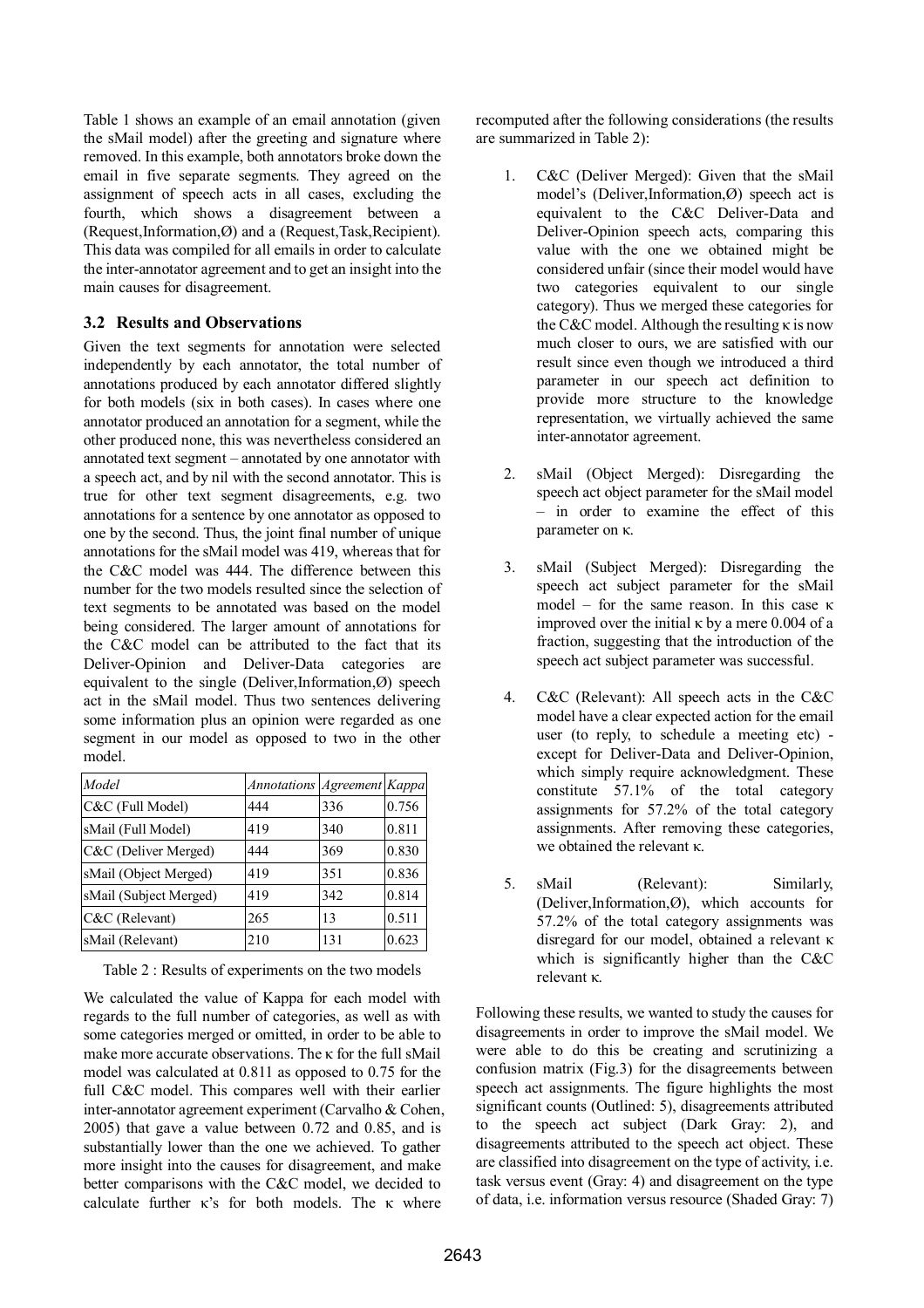

personal commitment by the sender.

After disambiguating some definitions with the annotators, we supported them with re-annotating the disagreements for the five highest ranking disagreeing category pairs (numbering 41). The resulting κ for these annotations was 0.609. Although this is a big improvement from the total disagreement in the first round, it shows that some ambiguities could not be resolved even upon discussion. The annotators brought forward to us some other issues that were not apparent in the results and these will also be taken into account for the

Figure 3 : Confusion matrix for annotation disagreements given the sMail model

noun objects. Disagreement for one pair in the latter group, (Deliver,Information, $\emptyset$ ) and (Deliver,Resource, $\emptyset$ ), was significant with 5 counts (Light Gray and Outlined), and was attributed to an unclear definition for what constitutes a Resource - something accessed via an email but external to email, e.g. an attached file or a URL.  $(Comment, Task, Recipient)$  and  $(Request, Information,Ø)$ tops the list of pairs in high disagreement with 14 counts. The rough distinction between these two is that the first expects the recipient to perform something, whereas the second expects the recipient to send information back to the sender. However there are overlapping cases where both apply e.g., "Please go through the list and determine *if you want the following information*î. The second highest disagreeing pair, (Commit,Task,Recipient) versus (Deliver,Information, $\varnothing$ ), with 11 counts, is attributed to conditional statements e.g. "If we can hold off until next *week to set the new offices up I'm sure that D. and D. would be very grateful!*" and non-binding statements e.g. ì*I recommend that you visit with M.T. on this.*î In both cases, the commisive force is too weak for a (Commit,Task,Recipient) and resulted in one annotator considering it as a (Deliver,Information, $\varnothing$ ). (Commit,Task,Recipient) has also the third most significant disagreement, at 6, with (Request,Task,Recipient) and this is also attributed to cases where both speech acts apply, e.g. "Please look at *the attachment and inform me if you believe we may be perceived in an advisory style role*î. The fourth highest disagreeing pair is also related to the Commit verb, making the Commit verb the most ambiguous in our ontology. There are 5 disagreements for  $(Comment, Task,Sender)$  versus  $(Deliver, Information, Ø)$ . Most are also attributed to conditional or non-binding statements, e.g. "I don't mind helping out - let me know if *you need a hand.*". This example falls short of being a

improvement of our sMail model and consequently the sMail Ontology.

## **4. Improving the sMail Model**

After considering the evaluation results from the previous section, we decided on some modifications to the sMail model (Fig.4). The most important change was to include the verb Suggest, to cater for all weak-commisive, conditional and non-binding statements, which were the cause of a large proportion of the disagreements.



Figure 4 : The improved sMail Speech Act Model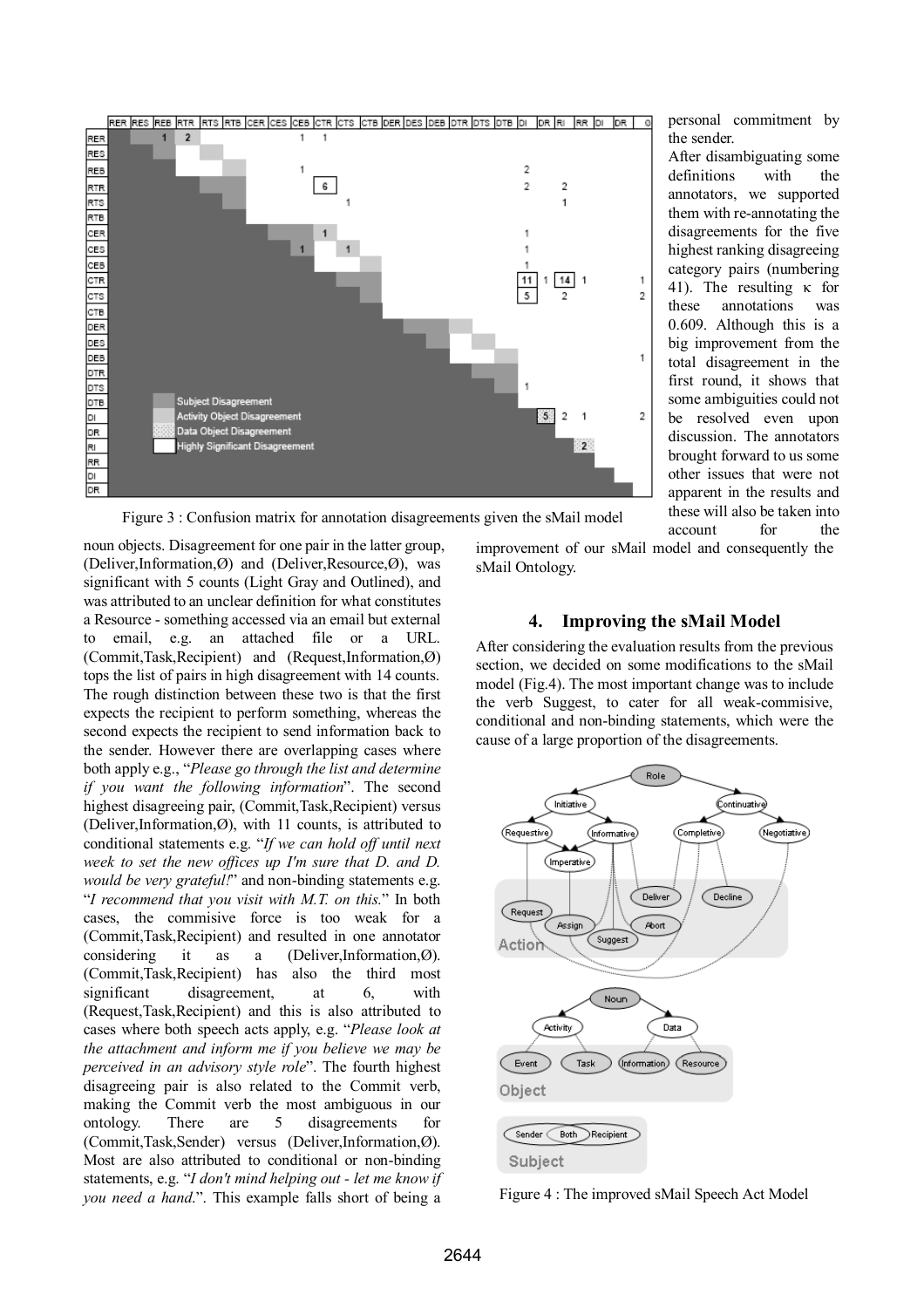| Action         | Noun | Subject     | Description                                                               | Role                                      | IEA.           | <b>PER</b>        |
|----------------|------|-------------|---------------------------------------------------------------------------|-------------------------------------------|----------------|-------------------|
|                |      |             | Request Activity Recipient Request/Amend recipients' activity performance | Requestive/Negotiative Expect             |                | Reply             |
|                |      | Sender      | Request/Amend performance of personal activity                            | Requestive/Negotiative Expect             |                | Reply             |
|                |      | <b>Both</b> | Request/Amend performing joint activity                                   | Requestive/Negotiative Expect             |                | Reply             |
| Assign         |      |             | Activity  Recipient   Permit/Assign_recipient's_activity_                 | Completive/Imperative None                |                | Perform           |
|                |      | Sender      | Approve/Announce personal activity                                        | Completive/Informative Perform None       |                |                   |
|                |      | Both.       | Approve/Assign joint activity                                             | Completive/Imperative   Perform   Perform |                |                   |
|                |      |             | Suggest Activity Recipient Suggest an activity for indirect consideration | Informative                               | None           | lNone.            |
|                |      | Sender      | Suggest a personal activity for indirect consideration Informative        |                                           | None           | lNone.            |
|                |      | Both.       | Suggest a joint activity for indirect consideration                       | Informative                               | None           | None              |
| Decline        |      |             | Activity  Recipient   Decline permission for recipients activity          | Completive                                | None           | None              |
|                |      | Sender      | Decline performing personal activity                                      | Completive                                | None           | lNone.            |
|                |      | Both.       | Decline performing a joint activity                                       | Completive                                | None           | lNone.            |
| Abort          |      |             | Activity Recipient Abort recipient's preset activity                      | Informative                               | None           | Perform           |
|                |      | Sender      | Abort own preset activity                                                 | Informative                               | Perform   None |                   |
|                |      | Both.       | Abort preset joint activity                                               | Informative                               |                | Perform   Perform |
| Request Data   |      |             | Request data from recipient                                               | Requestive                                | Expect         | Reply             |
| <b>Deliver</b> | Data |             | Deliver data                                                              | Completive/Informative   None             |                | None              |
| Decline Data   |      |             | Decline delivering data                                                   | Completive                                | None           | None              |

Table 3 : The adjusted sMail Speech Act Process Model

 ì*I recommend that you visit with M.T. on this.*î can now be treated as a (Suggest,Task,Recipient), "*ok. I don't mind helping out - let me know if you need a hand.*î as a (Suggest,Task,Sender) and ì*If we can hold off until next week to set the new offices up I'm sure that D. and D. would be very grateful!*" as a (Suggest,Task,Both). To cater for negotiative requests, we introduced a Negotiative role alongside the Completive role under the Continuative role. The Request verb can now double as the amend verb, which was not physically included because its predictive behaviour is exactly like that for Request. The third addition was the verb Abort. Although occurrence for this verb was very low, we believe that it should be included since we would like a smart email client to also be able to support the user with cancelling pre-established activities. Other superficial changes including renaming the *Commit* action into *Assign* – this proved more intuitive to the human annotators.

After fine-tuning the sMail model, we wanted to immediately evaluate any added benefits on real data. The annotators where again instructed to reconsider the disagreements for the five highest-disagreeing categories whilst keeping the new model in mind. The main result of this experiment is a higher kappa value of 0.732, significantly higher then the 0.609 achieved when we assisted the annotators with their annotation.

The changes in the sMail model have been reflected in the Speech Act Process Model and consequently in the sMail Ontology<sup>1</sup> which represents the knowledge in both models. Very briefly we will now re-introduce the adjusted sMail Email Speech Act Process Model. In essence, it outlines the expected reaction from both initiator and participant of a speech act, on sending it and on receiving it respectively. It assigns the *Initiator Expected Action* [IEA] and the *Participant Expected Reaction* [PER] to each speech act combination in the sMail model, and is applied over it as:

### $(a, 0, s)$  [IEA]  $\rightarrow$  [PER]

where IEA refers to the status or action of the speaker, or

on sending a speech act (*Expect* or *None*); and the PER refers to the reaction expected from the hearer, or in this case the participant upon receiving and acknowledging a speech act (*Reply*, *Perform* or *None*). *Expect* denotes that the communicator is expecting further communication. *Reply* denotes that the communicator is expected to further the communication, whereas *Perform* denotes that on

in this case, the initiator

sending or receiving a speech act the communicator is expected to perform an external action as a direct result of the speech act (e.g. attend an event/perform a task). Table  $3$  shows all combinations (Action, Noun – i.e. generalization of the Object, and Subject) of speech acts in the sMail speech act model with a brief description, the discourse roles which each can exhibit alongside the associated IEA and PER.

## **5. Conclusions and Future Directions**

Our evaluation supports the belief that our sMail Email Speech Act Model constitutes an improvement over previous models, taxonomies and ontologies tackling the representation of speech acts in the email conversation domain. The modifications in this model have been reflected in the complete sMail Conceptual Framework, including the sMail Ontology. In the future, we will focus and elaborate on the third model of the framework - the sMail Email Speech Act Workflow. Through this workflow, we will be demonstrating how the two models presented in this paper – the Speech Act Model and the Speech Act Process Model can be used in practice to model ad-hoc workflows occurring in email conversation, and how this will impact the email user.

After the results of this evaluation, we started investigating text analytics and Ontology-based Information Extraction techniques that can be employed within the extended email clients to support the user with semi-automatic content metadata extraction, where speech acts occurring in the text are anchored to instances of the sMail model in the sMail ontology.

We have begun to use the GATE (Cunningham et al, 2002) framework to engineer and test speech act extraction algorithms. Initially we implemented a simple rule based approach, whereby speech acts were extracted based on  $JAPE<sup>3</sup>$  (Cunningham et al, 2000) pattern action rules. The majority of the speech identification will be done here whereby JAPE patterns benefit from previous linguistic

l

<sup>&</sup>lt;sup>3</sup> Java Annotations Pattern Engine